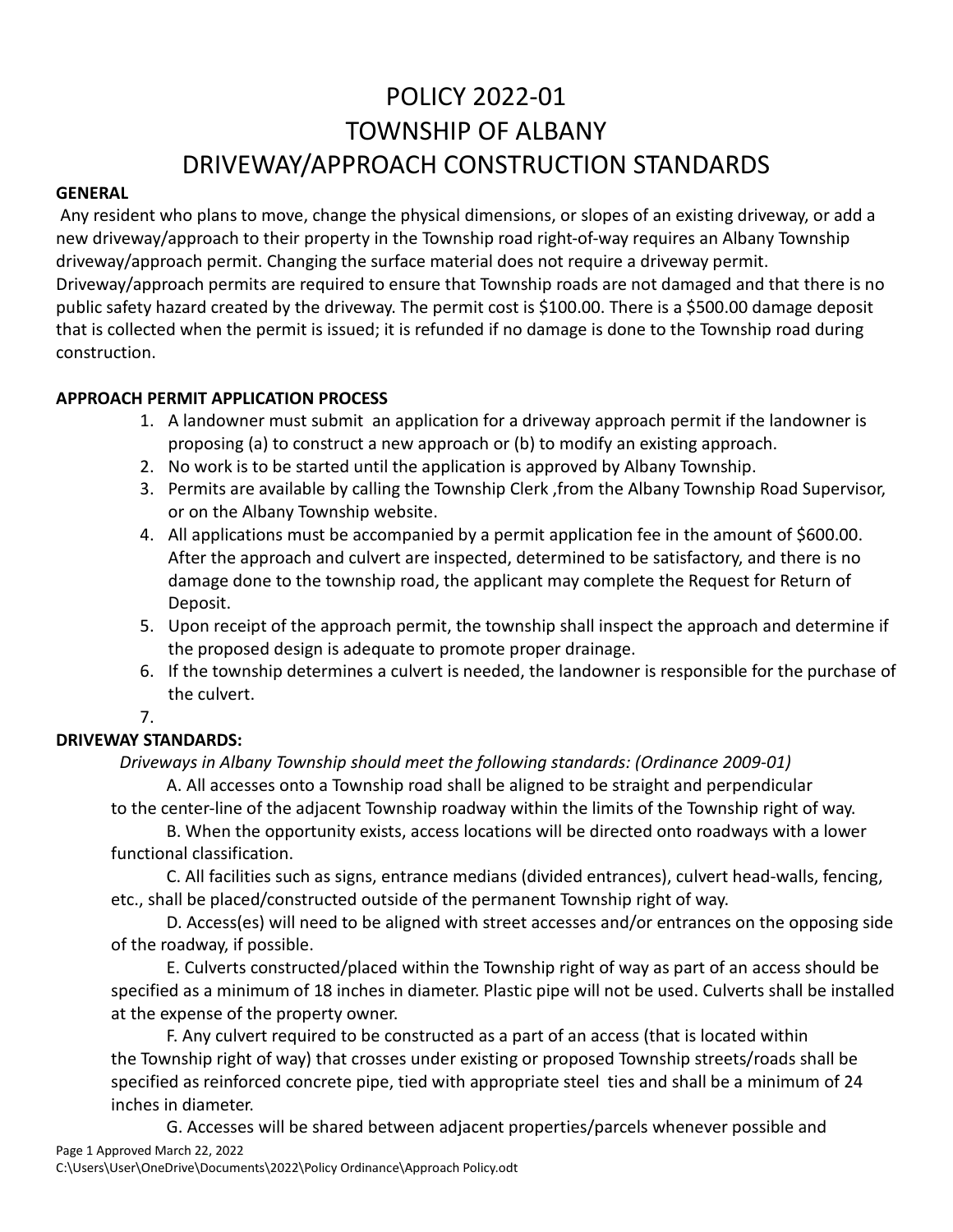practical.

H. Only one access per residential ( R1/R2 zoned areas) property/parcel will be allowed.

I. Plans for new street access(es) will need to be submitted to the Albany Township Board of Supervisors prior to issuance of the permit.

J. Accesses will conform to the standards of MNDOT (Best Practice for Rural Entrance Policy/Minnesota Local Road Research Board) to ensure adequate sight distance.

K. Residential access surfacing width shall be a minimum of 16 feet, maximum of 24 feet.

L. Commercial and industrial access surfacing shall be a maximum of 30 Feet in width

M. Field accesses shall be a minimum of 16 feet, maximum of 24 feet in width.

**Non-Conforming Requests** – Albany Township Board of Supervisors make the final decision about any driveway permit that is issued in the Township. Any deviation from these policies must first be approved by the Albany Township Road Supervisor prior to construction. Failure to comply with the Albany Township Driveway/Access Policy will result in a forfeiture of the damage deposit. A fine of \$200 per month will be issued on all non-conforming approaches.

**Driveway Inspector-** The Albany Township Road Supervisor is responsible for documenting the road condition prior and after the work, determining if a culvert and aprons are required, and whether or not the completed work meets Township specifications.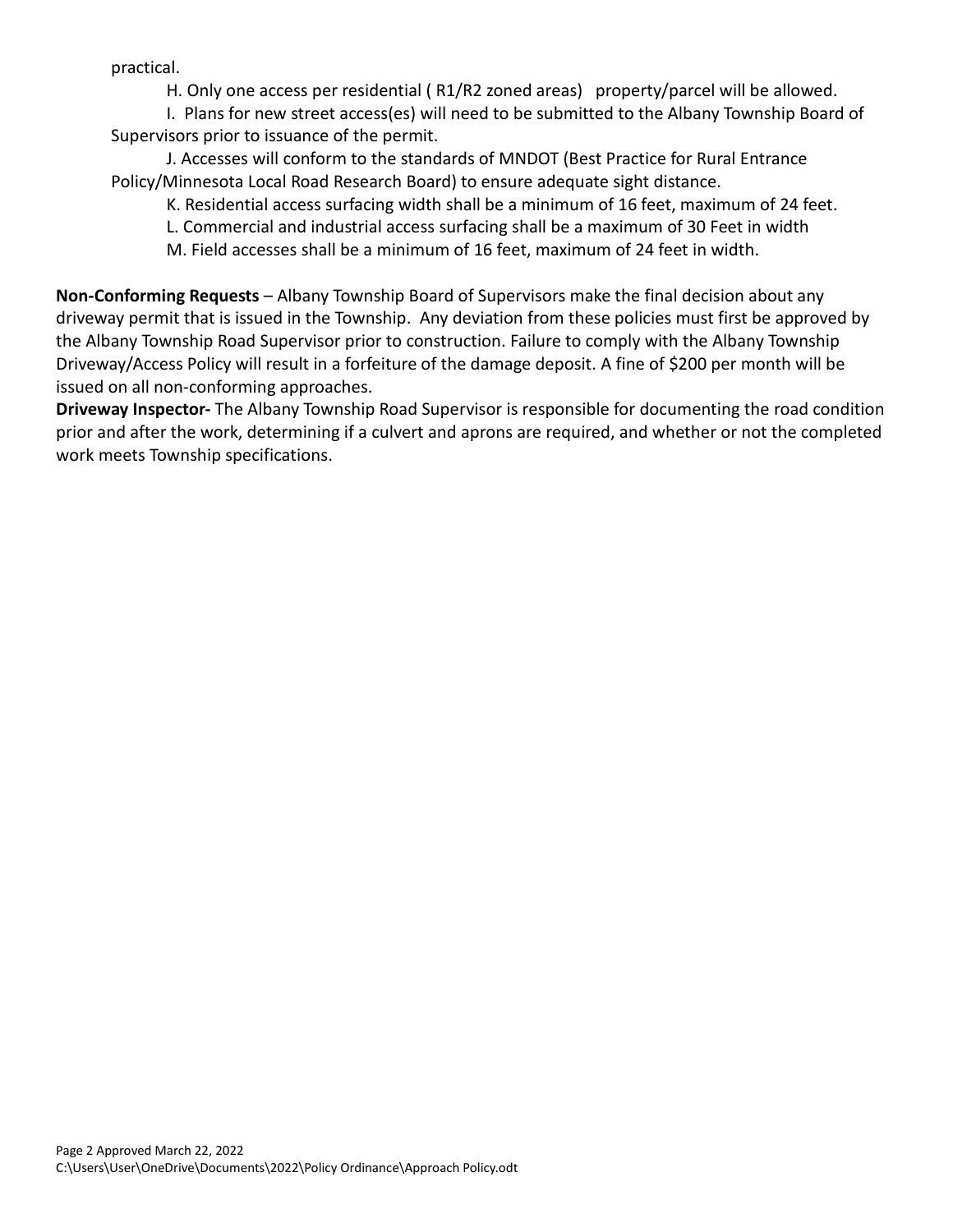### ALBANY TOWNSHIP

STEARNS COUNTY MINNESOTA

PO BOX 344, ALBANY MN 56307

Phone: 320-224-9616 Email: [albanytwp@albanytel.com](mailto:albanytwp@albanytel.com)

APPLICATION NO:

PERMIT FEE:  $$100.00$  DAMAGE DEPOSIT: \$500.00

DATE PD: CK NO:

Road Supervisor: John Greer Phone: 320-241-4951 Email: AlbanytwpSup3@albanytel.com

# DRIVEWAY/APPROACH PERMIT APPLICATION

| Parcel Number: ___________________________Township: _______________________Range: ____________________________ |  |  |  |  |  |
|----------------------------------------------------------------------------------------------------------------|--|--|--|--|--|
|                                                                                                                |  |  |  |  |  |
|                                                                                                                |  |  |  |  |  |

**IMPORTANT:** A complete site plan sketch of the property, including present and proposed driveway/approach with distances shown in relation to existing roadway must be submitted with this application (on a separate sheet)

I, We, the undersigned, herewith make application for permission to construct the driveway/approach at the above location. The driveway/approach is to be constructed to conform to the regulation of the Albany Township Town Road Construction Standards Ordinance Number 2009-01 and to any special provisions included in the permit. It is agreed that all work will be done to the satisfaction of the Albany Township road authority. It is further agreed that no work in connection with this application will be started until the application is approved and permit issued. It is expressly understood that this permit is condition upon replacement or restoration of the existing township roadway to its original or to a satisfactory condition, as determined by the township road authority. Signature of this application authorized the Albany Township Officials to enter upon the property to perform needed inspections. Entry may be without prior notice. Failure to comply with the Albany Township driveway policy will result in the forfeit of the damage deposit.

\_\_\_\_\_\_\_\_\_\_\_\_\_\_\_\_\_\_\_\_\_\_\_\_\_\_\_\_\_\_\_\_\_\_\_\_\_\_\_\_\_\_\_\_\_ \_\_\_\_\_\_\_\_\_\_\_\_\_\_\_\_\_\_\_\_\_\_\_\_\_\_\_\_\_\_\_\_\_

**Signature of Property Owner Community Community Community Community Community Community Community Community Community Community Community Community Community Community Community Community Community Community Community Com** 

### **TOWNSHIP APPROVAL**

|  | This driveway/approach permit IS / IS NOT (circle one) approved. |  |  |  |
|--|------------------------------------------------------------------|--|--|--|
|--|------------------------------------------------------------------|--|--|--|

Permit Conditions: \_\_\_\_\_\_\_\_\_\_\_\_\_\_\_\_\_\_\_\_\_\_\_\_\_\_\_\_\_\_\_\_\_\_\_\_\_\_\_\_\_\_\_\_\_\_\_\_\_\_\_\_\_\_\_\_\_\_\_\_\_\_\_\_\_\_\_\_\_\_\_\_\_\_\_\_\_

Signature: \_\_\_\_\_\_\_\_\_\_\_\_\_\_\_\_\_\_\_\_\_\_\_\_\_\_\_\_\_\_\_\_\_\_\_\_\_\_\_\_\_\_\_ Date: \_\_\_\_\_\_\_\_\_\_\_\_\_\_\_\_\_\_\_\_\_\_\_\_\_\_\_\_\_\_\_

Albany Township Road Supervisor

(*Damage deposit is refundable for a period of two years from permit date, assuming no damage to the public roadway. Submit Damage Deposit Request form to Township Clerk when the work is completed for return of the deposit. )*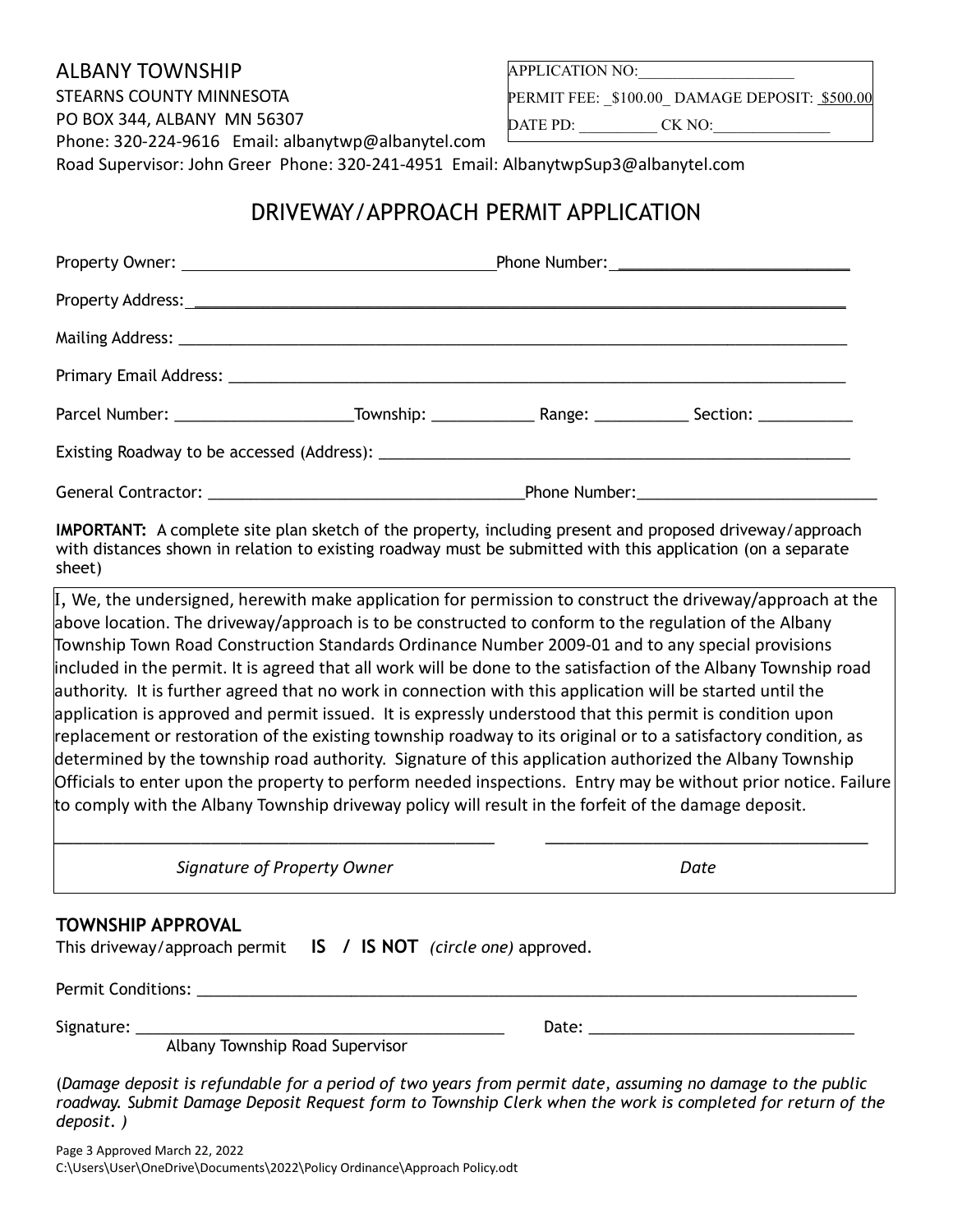Albany Township Driveway Access Permit Site Plan and Driveway Dimensions Date: \_\_\_\_\_\_\_\_\_\_\_\_\_ File # \_\_\_\_\_\_\_\_\_\_\_\_\_\_\_

| Property Owners name: |            |  |
|-----------------------|------------|--|
| nato:                 | $Eil0$ $H$ |  |



Page 4 Approved March 22, 2022 C:\Users\User\OneDrive\Documents\2022\Policy Ordinance\Approach Policy.odt